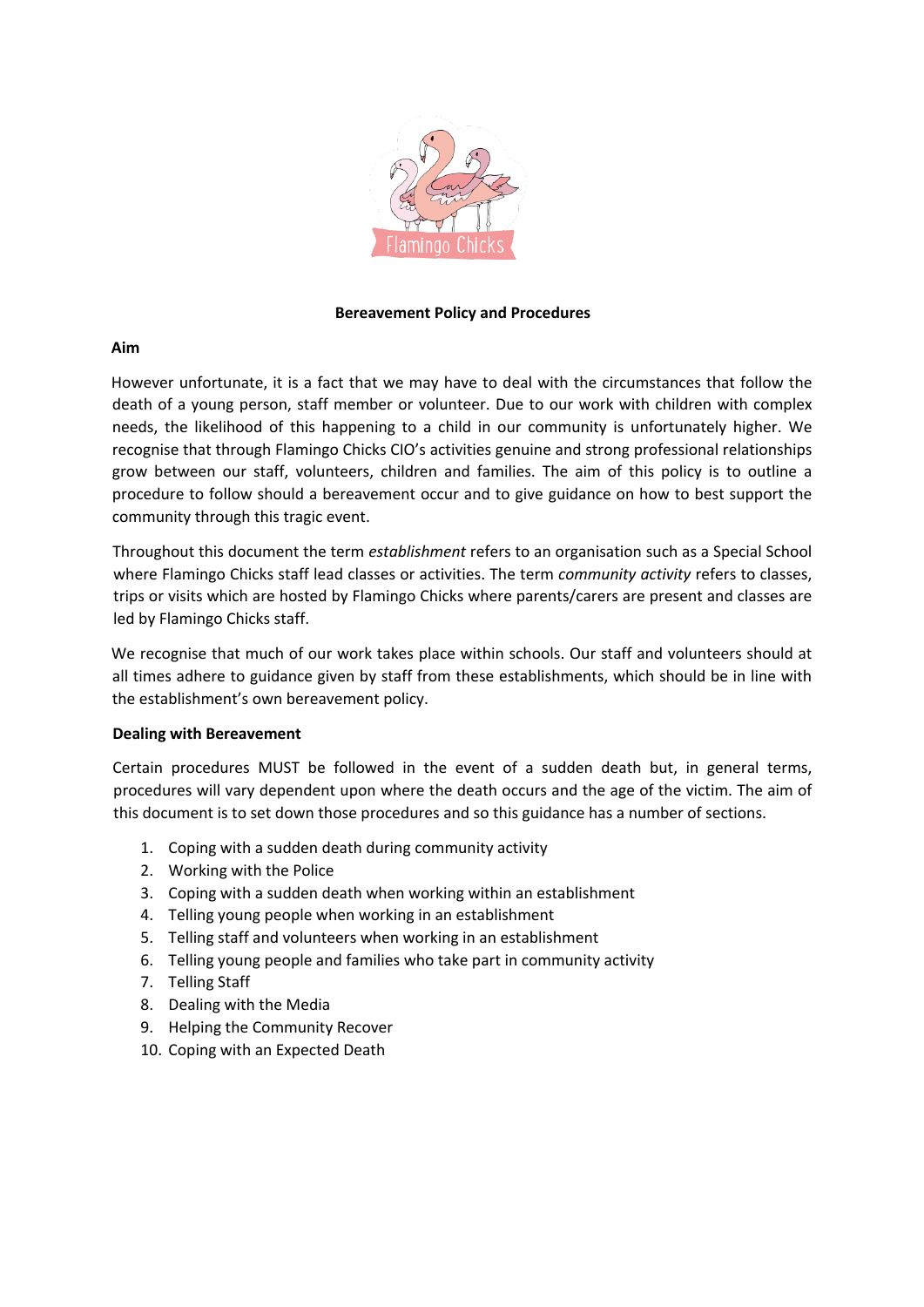# **1. Coping with a sudden death during community activity**

Unless it is plainly apparent, do not assume death. Dial 999 and seek immediate medical help. Whilst waiting, the designated first aider should administer first aid and life support. When paramedics arrive, allow them to take over and let them decide on action needed or whether death has occurred.

If anyone falls significantly ill during community activities, the rest of the children, families and volunteers should be taken away from the incident, preferably in to another room. When possible this should be instigated as a game such as 'follow my leader' to keep the group calm. Gather children with their parents and carers so they may offer support. Tell everyone that there has been an emergency and that the class is cancelled, ask them to take their children home immediately. Ask them not to speak to anyone about the event or comment on social media and reassure them that we will give them more information when it is clear what has happened. This is to actively control the developing situation and limit rumours.

If death is obvious, dial 999 and ask for immediate police attendance. Preserve the scene in case the police wish to investigate.

As soon as it is safe to do so inform Flamingo Chicks Senior Management (Katherine Sparkes CEO or Sam McCormick Head of Dance – see below for contact details) of the event.

### **2. Working with the Police**

The police will normally investigate every case of sudden death, although procedures will vary according to circumstances.

As previously indicated, take steps to preserve the scene and evidence it may contain.

Be prepared to provide a room, or a space in which the police can work, if requested.

Normally, the Police will inform the child's parents/carers, or the member of staff's next of kin of the death. The police are specially trained in delivering this type of news in a difficult and traumatic situation.

The police will want to speak to the person(s) who discovered the body. This will be difficult and traumatic and it is likely that they will need someone with them, and they will probably have to stay at the establishment or site of the event.

The Police will almost certainly tell you that you must not speculate on the cause of death. But remember that the media are under no such restriction.

### **3. Coping with a sudden death when working within an establishment**

Unless it is plainly apparent, do not assume death. Dial 999 and seek immediate medical help. Whilst waiting staff of the establishment will administer first aid and life support. Do not administer first aid when working in an establishment. There will be trained first aiders at the establishment and they will be trained in the medical needs of the children that they support. Flamingo Chicks teachers should assist other staff to lead the other children away, preferably to a different room.

Ensure that senior staff at the establishment are notified as soon as possible and follow their guidance.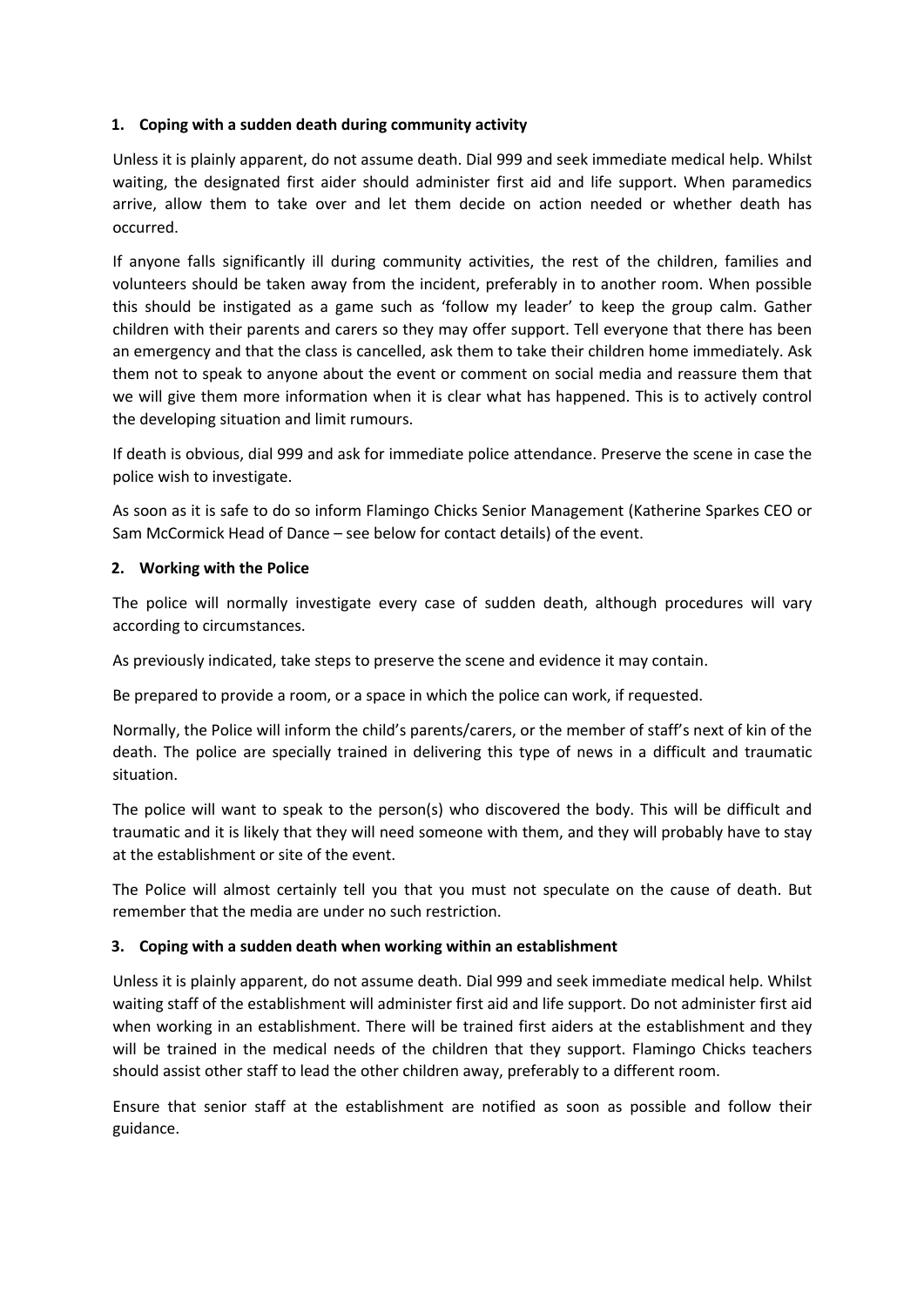Once you and the rest of the group are in a space or room away from the incident, you may be asked to remain there and asked not to communicate with anyone using a device or mobile phone. This is in order to actively control the developing situation and prevent rumours from being spread

When it is safe to do so notify Katherine Sparkes/Senior Management and give details of the event. The FC team will work with the establishment to deal with the repercussions of the event in line with their bereavement policies and procedures.

## **4. Telling young people when working in an establishment**

Carefully follow the guidance you are given by senior staff. No Flamingo Chicks member of staff or volunteer should speak to the press or comment on social media about a bereavement or serious incident.

The senior staff of an establishment will gather their community together and tell them about an incident. They will do this as soon as possible, but they will need to do this in communication with the police.

It is not the responsibility of our staff to break the news to any young people or family members.

Note that even pupils with the most profound needs will take the news of a death on board at some level, usually on a basic emotional level (noticing the change in people's mood etc), Staff at Special Schools will have tools to tailor their approach to telling their pupils about a bereavement.

## 5. **Telling staff and volunteers when working in an establishment**

As Flamingo Chicks CIO staff and volunteers are not present for the full day it is likely that they may miss hearing the news of a bereavement. We expect that all establishments we work in will inform Flamingo Chick's core staff if a bereavement occurs, so that we may sensitively break the news to our staff and volunteers. However, particularly following a sudden death, staff at establishments are under significant pressure, so it is possible that this may be missed.

Staff and or volunteers who hear news of a bereavement during a work visit to an establishment should speak to FC Senior Management as soon as possible after their class. The FC team will offer support and will also inform any other staff or volunteers who may be affected.

No Flamingo Chicks member of staff or volunteer should speak to the press or comment on social media about a bereavement or serious incident.

Flamingo Chicks recognises that due to the nature of our work staff may be significantly affected by the death of children with whom they work. Counselling support can be provided for teachers and can be requested by contacting Katherine Sparkes.

### **6. Telling young people and families who take part in community activity**

Actions will be dependent on the circumstances.

In the event of a sudden death or a bereavement Katherine Sparkes will communicate with the affected family and any relevant organisations, to ascertain whether it is appropriate to officially inform the Flamingo Chicks community. It is not the responsibility of any other staff member to break the news to the community and all staff and volunteers should refrain from making announcements via social media and speaking to the press.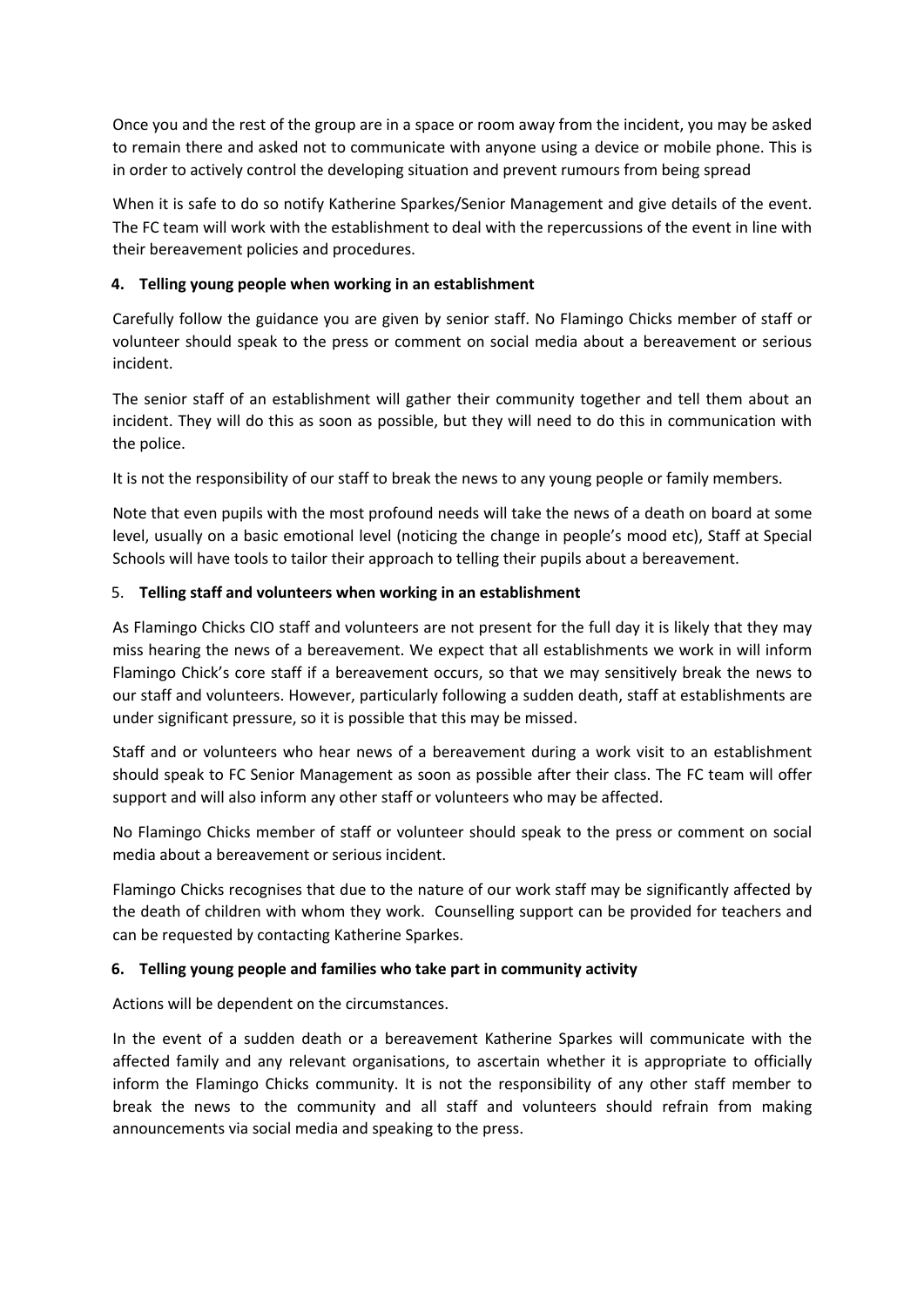It may be appropriate to inform our community in writing. This will be done in consultation with the family as soon as possible after the event. The letter sent home to parents/carers of all the young people should be on Flamingo Chicks CIO headed paper and should express sympathy and give factual information about the death. This will reduce the likelihood of rumour which could be intensely hurtful.

Flamingo Chicks will send or hand deliver a letter or card to the parents/carers or next of kin of the child, staff member or volunteer who has died, the following day or as soon as possible. Ask to be kept informed of the funeral arrangements so that the company can be represented. However, if the parents/carers do not tell you of the funeral, carefully consider whether you ought to attend (much will depend on the circumstances).

# **7. Telling Staff**

In the unlikely event of the death of a child, staff or volunteer, staff and volunteers who work alongside them will be informed as soon as is practicable after the event. Staff and volunteers who are nearest to what has happened should be informed first.

Advise staff and volunteers to avoid answering questions or making comment on social media or speaking to the press.

## **8. Dealing with the Media**

Katherine Sparkes is the designated Press Officer and will deal with all media communication. No other Flamingo Chicks member of staff or volunteer should speak to the press or comment on social media about a bereavement or serious incident.

Media coverage and speculation may cause distress to children and families. Psychological support can be sought if needed.

If the media broadcasts any such report, you may be approached for comment; this could be with little or no warning and you may have no time to prepare. If you are faced with this situation, keep expressing sympathy for the parent/carers/next of kin so that editor will find it hard to cut this part of your statement.

If there is a post mortem, this may happen very quickly an almost certainly within 48 house. If you are in communication with the police they may inform you of the facts. The best way to stop media speculation is with the use of facts.

### **9. Helping the Community Recover**

Accept that recovery will take some time. Following a death Flamingo Chicks will consult the affected family to arrange the most appropriate way to acknowledge the bereavement.

This may include providing resources and opportunities to express thoughts, memories and emotions e.g. setting up a memorial table with a book or art materials to write or make something in memory of the person who has died.

In the case that we are informed of a child losing a family member recognise that they may have intense needs that appear later. The class teacher should work with the family to support the child to engage in Flamingo Chicks activities and seek advice if necessary.